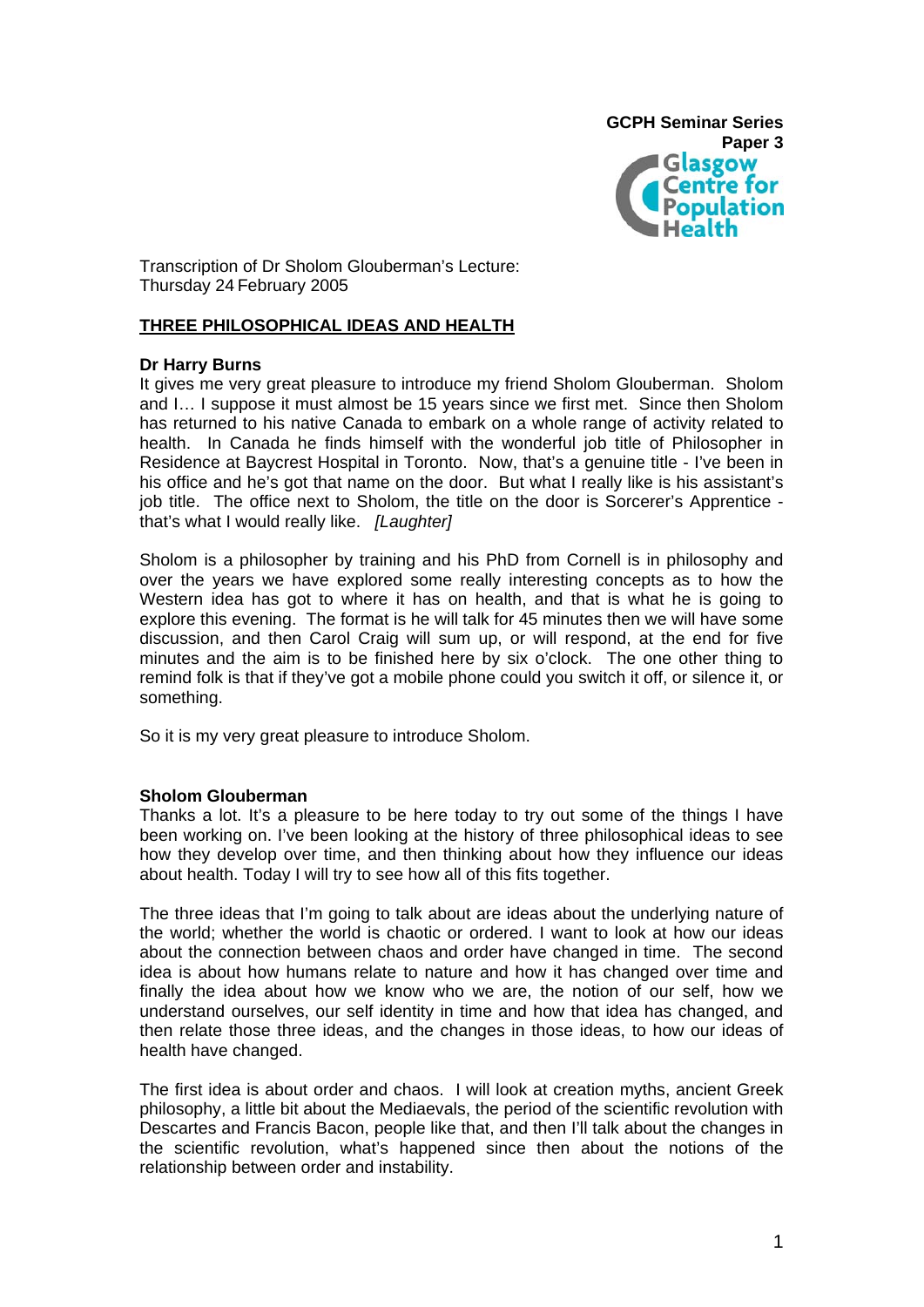We are all aware of the fact that in the bible God creates the world out of chaos - that order emerges from disorder. But it's not only the Judeo Christian tradition that has that creation story. Most cultures speak of a being, a god of some kind or a series of forces that create order out of chaos. Creation myths seem always to be about 'order out of chaos'. In many of these myths the question about the return of chaos is a part of the story: 'how do order and chaos interact in the world, how does that happen?' is a big, big issue that arises in most primitive societies that are beginning to think about these issues. Even in ancient Greece the notion of whether the world around us was ordered or chaotic remained an issue, so people like Heraclites, the ancient Greek philosopher, thought that the world was always changing, that there was no stability in the world, that the world was in some ways quite chaotic and disordered and said things like "You can't step in the same river twice." My friend Gerry Cohen who's a philosopher in England said: "Of course you can. You put your foot in the river and then you run downstream and put it in again and step…" No.

# *[Laughter]*

And of course there are other philosophers in ancient Greece like Parmenides who said well there's no change, there's no change in the world at all - the real world doesn't change at all. In fact change is impossible, it is an illusion. The underlying reality must be unchanging. These issues were discussed by Plato who tried to bring the two ideas together. He expands the question from one about the world to one about the possibility of knowledge. For Plato, knowledge cannot change, and so the objects of knowledge cannot change. We can't know them if they are changing all the time. The world around us, the physical world, is a world which is very much not in order, it's full of change; our knowledge can't come from that world. But we do know things and so our knowledge must come from a world where things don't change. There must therefore be a world that doesn't change, a world of reality. There are two different worlds. One, the world around us, the world of becoming, and the other one, a world of being, as he called it. There's a very famous picture by Raphael which has Plato pointing up to the stars where the real world is, and Aristotle has his hand out as if to say "This is the world that's real and we have to understand it." "

Aristotle believed that the world around us probably had an underlining order. He thought that it was understandable, that there were enough stable elements in it so you could know things about the physical world. Aristotle's ideas have had a profound influence on the history of many sciences from physics to biology. Thinking about and observing phenomena allowed him to develop theoretical structures that were very stable and were the basis for how people tried to understand the world for almost 1800 years. So if you want to think science that lasts, Aristotelian physics was pretty much the physics of record from, I'd say 350 BC to 1400AD. That is a long time for a theoretical frame to last.

There is a strong connection between science and culture: How people think about the world is how they think about other things as well. For example there are interactions between how we think about the world and the values that we have, what we think of as truth, how we gain knowledge, how we use knowledge, and of course how we think about health.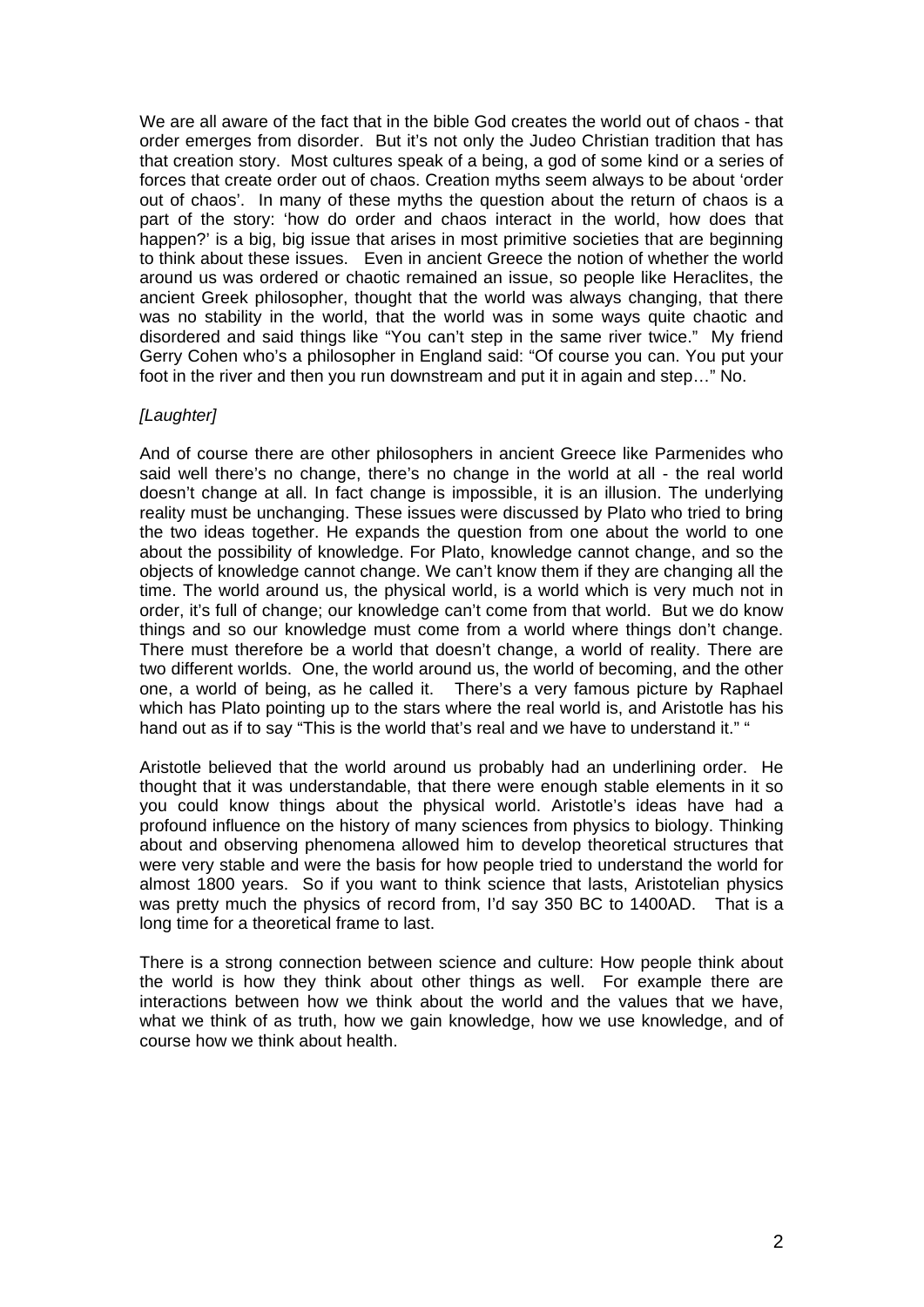Medieval physics adopted Aristotelian physics, but added the role of an active god, an active creator, which Aristotle did not really think about much, so that the order in the world was related to divine will and to the way in which God made the world. There is an order, but it's an order that is understandable to God. It's not completely understandable to man because of human limitations. Aristotle had already introduced the idea that there are purposes to things, that one of the ways of thinking about causality - is thinking about the purpose of something. So, for example, the purpose of an acorn is to become an oak tree and for Aristotle becoming an oak is the final or end cause of an acorn. So the notion of ends and objectives of things is part of their nature and part of our understanding of their causes. The mediaevals thought about these ends in terms of divine purpose. In mediaeval thinking the reason that a swan is white (candidus) is to teach us about purity, to teach us about purity of soul (candour) and to connect those ideas with this broader picture of reality that the mediaevals had in their religion.

The sources of knowledge for the mediaevals included not only observation and historical documents that came down from the ancients but also revelation and scriptures. They also believed that in ancient times people knew more, and that there was a loss of knowledge over time. Historical and scientific research was an attempt to regain some of the knowledge that had been lost.

In the late medieval / early renaissance period people began to attack Aristotle and to look at physics differently. So for example Copernicus argued for a heliocentric solar system rather than a geocentric one, Galileo attacked the Aristotelian view of falling bodies: There were attacks on the ideas about final causes. The very foundations of Aristotelian thinking came under attack. Everything from the introduction of the printing press to the discovery of America – influenced new ways of thinking

Francis Bacon argued for a major intellectual cleanup. There are things inherent in our nature that mislead us to look at the world in certain ways that are false; there are sometimes subjective attitudes that we have had to overcome in order to get to better pictures of the truth; sometimes language itself can mislead us. Bacon calls these the false idols that must be destroyed before we can have a clear understanding of the world. He introduces a method of gathering information and testing it in order to find out whether or not you could get some kind of truth that is objective and free of the earlier idols. His ideas become the inspiration for the beginnings of the Royal Society in 1650s and the rise of what we now call modern science. The frontispiece for the first contemporary history of the Royal Society contains a portrait of Bacon as its inspiration.

In the  $16<sup>th</sup>$  Century Descartes began to think about the world as mechanical and human beings as mechanisms with a difference – as machines with minds. This mechanical metaphor for nature is taken up by many early scientists and philosophers. Newton, for one, tries to show how the solar system functions as a mechanism that follows the three laws of motion. He believes that his theory of gravity applies to everything from the tiniest object to the largest astronomical objects. Because the three laws of motion should apply to everything in the world, he sets a problem of demonstrating the stability of the solar system.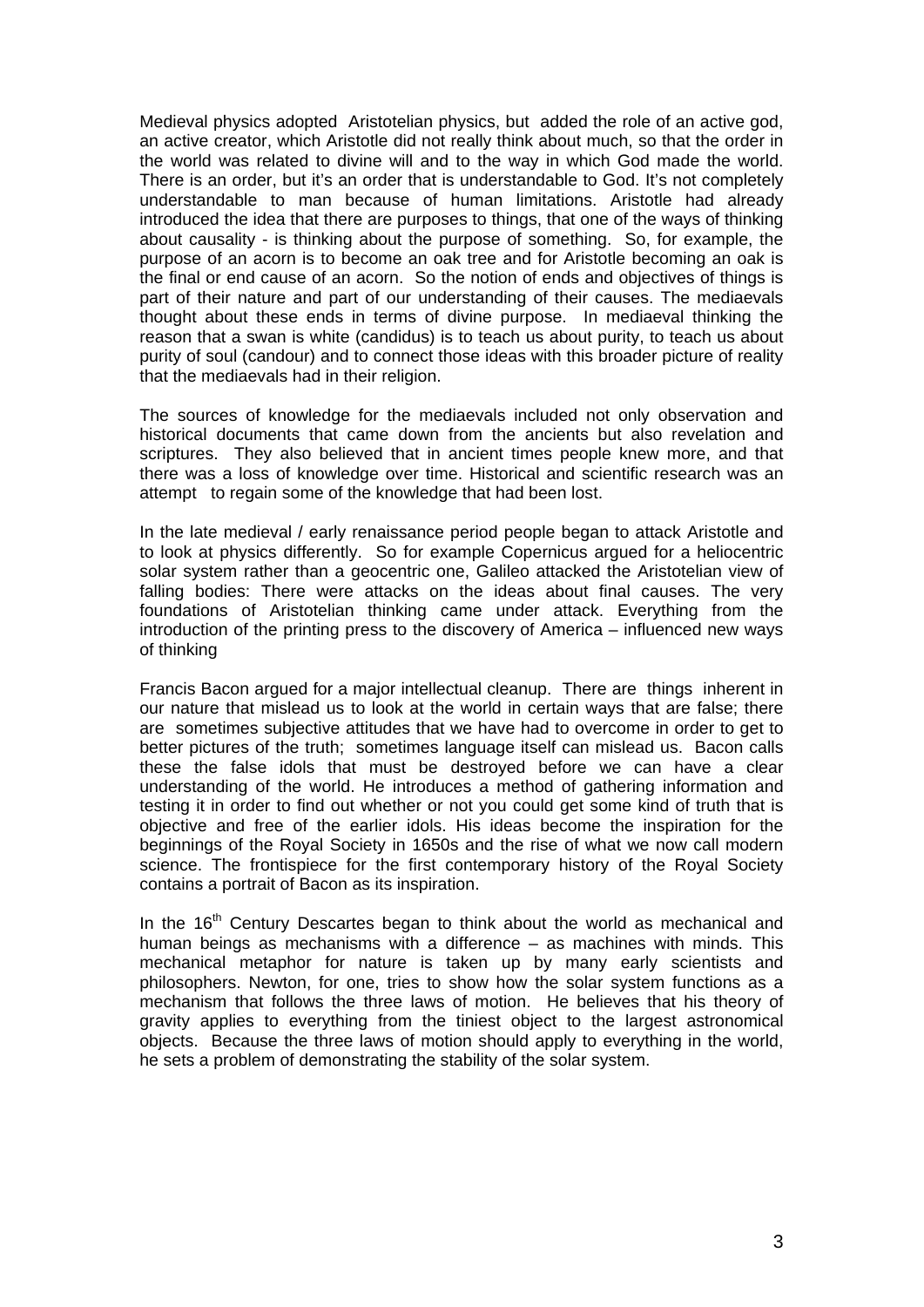The debate between Newton and Leibniz appears in a series of letters between Leibniz and Clark who is Newton's representative- the Clark-Leibniz debate. Newton held that the solar system was built by God, and it was clock work but it was a real clock, so God would have to come in and adjust it every once in a while - fix the dial, wind it up, make sure that everything was working right, put in a little bit of oil, do things like that. So God had a role as a caretaker of a real clock-work solar system. Leibniz believed that if God created the solar system then he would have created a perfect solar system that never needed any kind of intervention. So that it would be a self running machine, an eternal machine. And those two views, the struggle between those two views became a very important struggle at the time.

Newton was very, very religious and believed that there was a god. The fear was that if you took an interventionist God out of the solar system that it might very well lead to atheism. And many of his colleagues, the people he worked with in the Royal Society, were also very religious. Towards the end of his life, Robert Boyle became afraid that this new science might lead to atheism and he spent quite a lot of effort trying to clear his conscience and assure himself that the new scientific knowledge did not come from diabolical sources.

Simon Laplace was a late  $18<sup>th</sup>$  / early  $19<sup>th</sup>$  century French mathematician. He's the man who did a very early census in France, did a lot of demography, and a lot of studies of hospitals. But his big book on the solar system is called 'Celestial Mechanics'. He was a young genius, very much like Newton and he set as his task to complete Newton's work - he was going to prove the stability of the solar system and he was going to prove that the solar system worked on a Leibnizian model. He thought that a complete cycle of planetary movement around the sun would take about 10,000 years. He developed a series of formulae that would prove that the solar system was completely stable over that period of time and if you had a picture of the solar system at one instant in time, and you understood the Laplacean formulae, then you could deduce where every element in the solar system would be all the way into the future and all the way back to the beginning of time.

Now that model, Laplace believed, would not only work for the solar system, but it might work for everything, since everything from the smallest molecule to the largest star had to follow the three laws of motion. As a very young man he had the idea that if there were a being who understood all the laws of nature and had a picture of the world, the universe, at one instant in time, then he would be able to deduce everything that had ever happened, and everything that would happen in the future. And that being has come to be called 'Laplace's Demon'. This is a description of it that he wrote when he was in his twenties.

This description is, I think, at the core of our belief about the world - that most of us believe something like this: that if only we had all the laws of nature right, and if only we had all the information, then we could figure everything out.

We may regard the present state of the universe as the effect of its past and the cause of its future. An intellect which at any given moment knew all of the forces that animate nature and the mutual positions of the beings that compose it, if this intellect were vast enough to submit the data to analysis, could condense into a single formula the movement of the greatest bodies of the universe and that of the lightest atom; for such an intellect nothing could be uncertain and the future just like the past would be present before its eyes.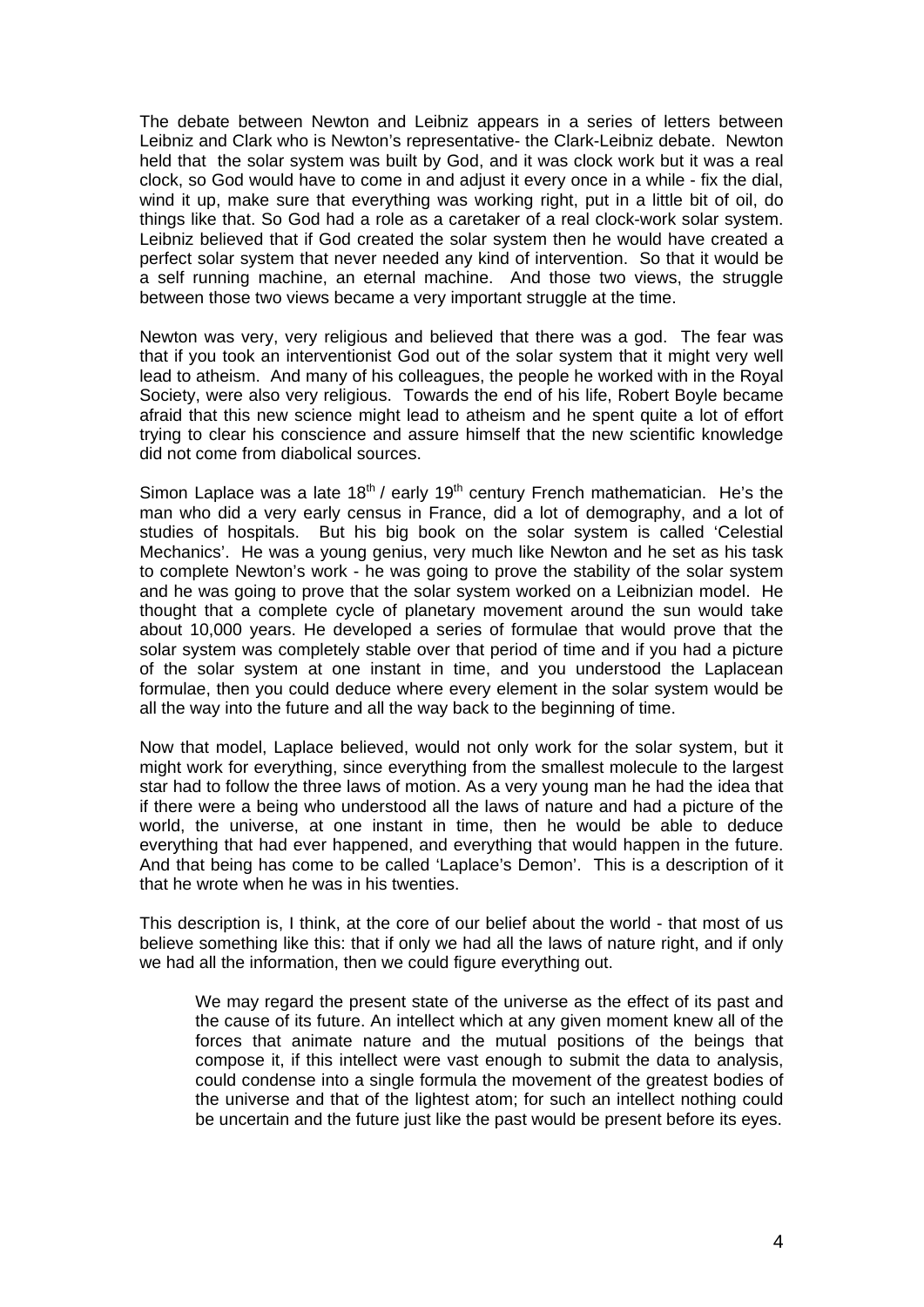When Laplace came to Paris he studied with Jean Le Rond d'Alembert, a mathematician who got him a job at the Académie Militaire. Napoleon was a cadet there at the same time that Laplace taught, and there is some discussion about whether or not they actually had contact at that time, but certainly when Laplace wrote his '*Celestial Mechanics'* Napoleon was in power and he knew Laplace. The story goes that he came to Laplace and said: "Look, I've read your book", because Laplace's book was accessible, "I've read your book, but I see in it there's no mention of God" and Laplace is said to have replied: "God is an unnecessary hypothesis". The change to an atheistic science that Newton and others feared occurred by the end of the eighteenth century.

Napoleon appointed Laplace as the Minister of the Interior but fired him after six weeks saying, "He tried to reduce the workings of the ministry to a series of predictable infinitesimal events." And of course it didn't work. Here is an argument against the scientific management of Fredrick Taylor that happened a hundred years before Taylorism ever existed.

At the end of the  $19<sup>th</sup>$  century Henri Poincarré demonstrated that when you have three bodies in space you can't have a single formula that's going to tell you where they all are at the same time. Poincarré shows that it's not a matter of not having found a formula yet, it's that there is no formula because of the ways in which three bodies interact.

In 1988, Jack Wisdom, an astrophysicist at MIT built a computer that took into account more than 40,000 variables and calculated the paths of the outer planets. He found that there were chaotic aspects to the paths of one moon of Pluto. In 1989 Jacques Lascar built an even more powerful computer and considered more than 150,000 variables, to show that the solar system was unstable over a period of 200 million years.

So we go from the notion that there is an underlying order, a mechanical account of the solar system to the recognition that there are aspects of chaos even in the most regular feature of our world. There are limits to how far we can predict the location and velocity of the bodies in the solar system. This is a very powerful attack on Laplace's Demon. It's very hard for us to assimilate its consequences. We think that we understand them, but deep down we continue to think that if only we had more information and if only we had the formulae we'd be able to predict without limit. It's very hard for us to believe that there are limits to our capacity because of the nature of the world, not because we just don't understand yet.

We know that there are lots of non-forecastable phenomena now and we have mathematical proof that tells us that some things are not forecastable - from the stock market to the weather to the next drip of the faucet. It's not simply that we don't have enough information and that we don't have the formulae right. It's that, given the nature of these phenomena there are no such formulae and it's not just a matter of not having enough information or not getting the formulae right - that's the hard thing for us to assimilate.

That's the first big idea. We go from the notion that everything is chaotic, to it's being ordered by a divine being, to the notion that the world is basically ordered, to the notion that, well, it looks like there is an interaction between order and chaos that's happening all the time - that seems to be the root of that idea, that is how it seems to go.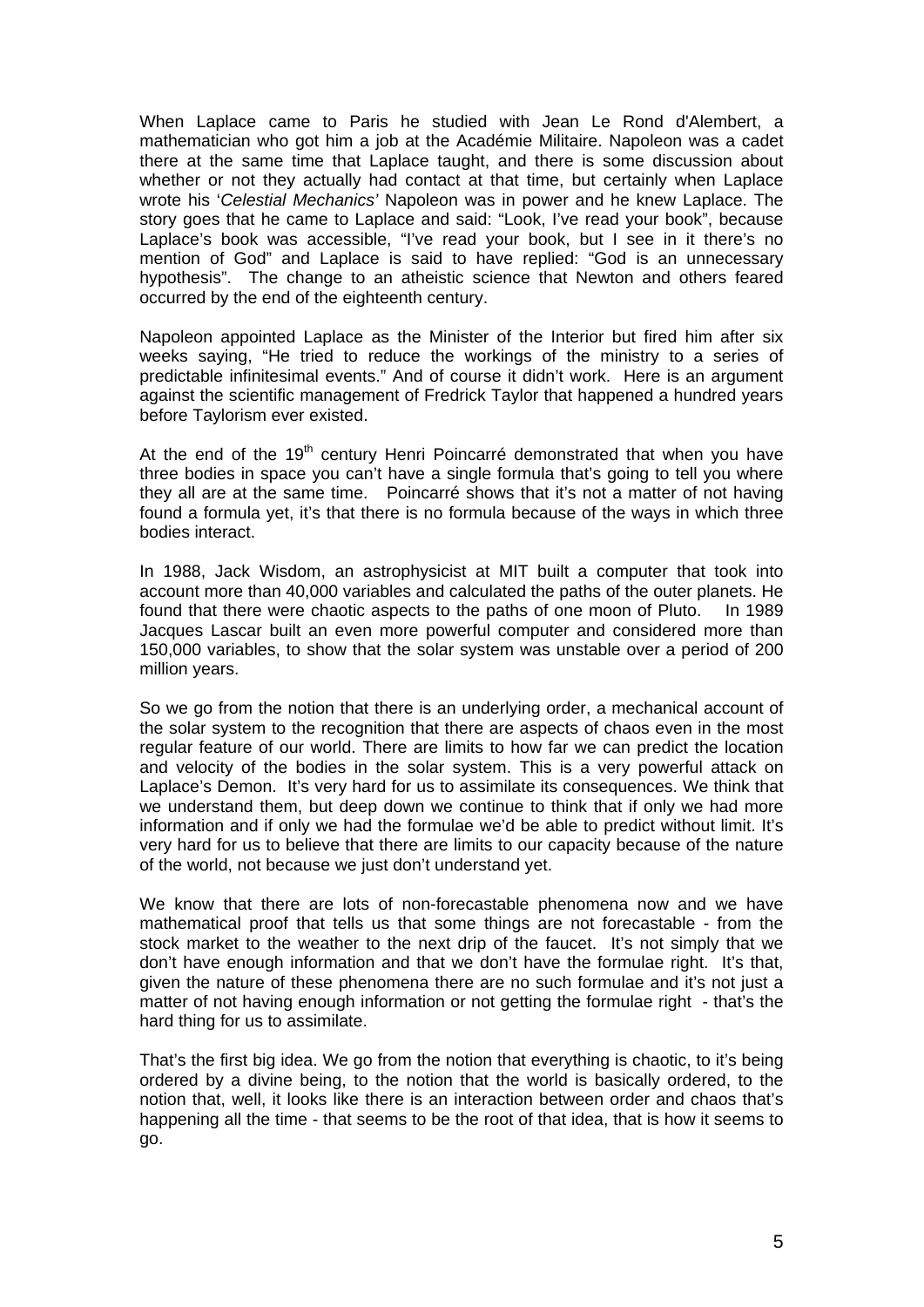I will trace the history of the second idea in the same kind of way - from ancient times to today. In pagan societies everything has spirits associated with it - the world is alive; rocks are alive; mountains are alive; trees are alive; everything is alive, everything has a soul. We were talking before about astrology... it's now thought to be a pseudo-science, but in fact up until the  $5<sup>th</sup>$  century or the  $6<sup>th</sup>$  century people built temples to the stars thinking that the planets around the world were gods. Not that they represented gods but they *were* gods - you saw the gods themselves in the night sky. The joke goes that two young Canadian girls are sitting and talking and one says: "What's further, Vancouver or the moon?" and the second one says "Heellloo - you can see the moon!"

## *[Laughter]*

Aristotle made the distinction between different kinds of living things. He said that there were different kinds of souls: vegetative souls, animative souls and rational souls, and he distinguished human beings from other living things because we have all three souls, while animals have only two: vegetative and animative, and vegetables have only one. Aristotle thought that only human beings had self conscious lives.

The mediaevals began to make human beings even more distinct from the rest of the world as human beings were somewhere between earthly creatures and spiritual ones like angels. The great chain of being is a hierarchical account of nature - there's a hierarchy of minerals; a hierarchy of animals; a hierarchy of trees; a hierarchy of living things. At the top of the hierarchy of mortal living things are human beings they are just below angels. So angels go above the line and human beings go below the line. Human beings actually cross over a little bit because of their immortal souls.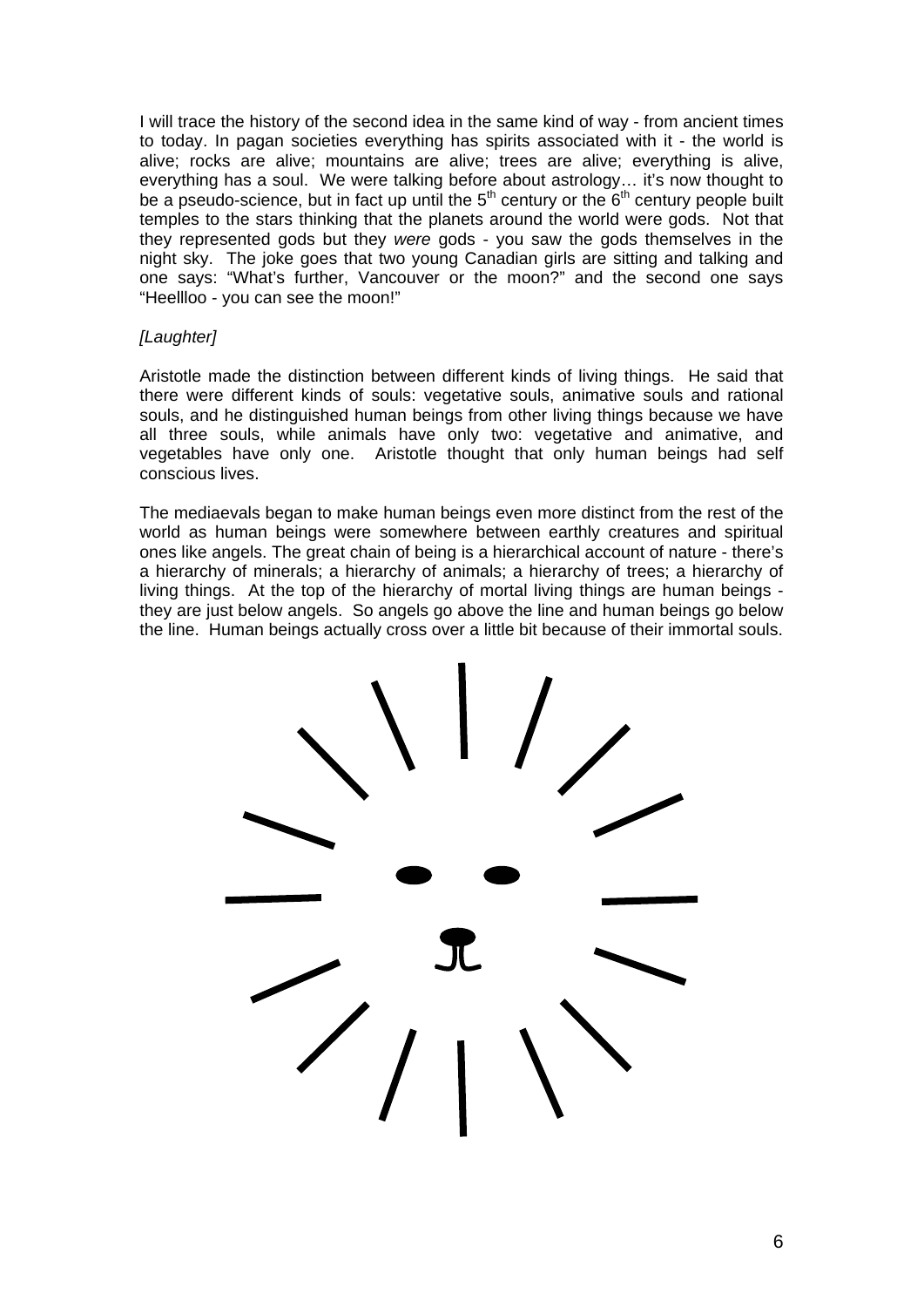When you look at this picture *[referring to slide]* it's very interesting that today, in our minds, what we see is a picture of a lion, and a picture of the sun and we think of both as gold. We have the sense that the lion, the sun and gold all go together. And the sun is in the hierarchy of planets and is the highest planet and the purest; the lion is the king of the animals; and gold is the king of the metals - it's the highest metal. So that notion of hierarchy and the hierarchy of these ideas is very, very deep in our own culture. It's not something that's accidental - it has a very long and powerful history. The symbols are deeply imbedded in our minds; we all recognize them almost immediately.

Francis Bacon identifies two kinds of truths - luciferous ones that shed light on things, and fructiferous ones that allow us to have practical application, allow us to gain control over nature. Before the 1960's, Bacon was thought of as arguing for a science that would allow us to exploit nature; to gain power and control over it. More recently Bacon scholarship has changed and Bacon is thought to be a lot more environmentally sound. Certainly Bacon believes that science will increase our capacity to control nature.

Thomas Hobbes knew Bacon personally - he used to accompany Bacon on walks and take notes of their conversation. Bacon liked Hobbes because Hobbes was one of the few young note takers who understood what he was saying.

Hobbes' believed that the world is a jungle. There are no rules; that things are chaotic; that everything is uncontrolled; everything is dangerous; everything is wild. Science would tame nature so that, in the future, you could get rid of the jungles, get rid of the swamps. The world would be transformed into plantations and zoos. That is civilization. We would domesticate the world. The huge engineering projects of the  $19<sup>th</sup>$  century like the Suez Canal, the great railroad systems, all represented a very optimistic picture of the world and our taming of nature.

This picture lasted until the middle of the  $20<sup>th</sup>$  century. When Rachel Carson wrote a book called 'Silent Spring'. In the United States this made a huge difference. I think it made a difference here too. People began to change their attitude, and I think that we have very different view of the natural world now than we did even fifty years ago. Within a lifetime very serious and deep attitudes can change. We used to think that –we could control nature; that science was going to provide any answer to natural problems. This idea has eroded to the point that we now think that we have to live in accord with nature, in the same way as the mediaevals thought they had to. They had to have respect for nature; you have to have respect for god's creatures; you have to understand that you are part of nature and not simply the master of nature we don't sit in that place in the great chain of being anymore. This probably has as much to do with Charles Darwin's theory of evolution as with Rachel Carson. SO I should say that there are lots of other influences on this kind of change. But certainly the publication of the book 'Silent Spring' marked a major change on people's attitudes to these things.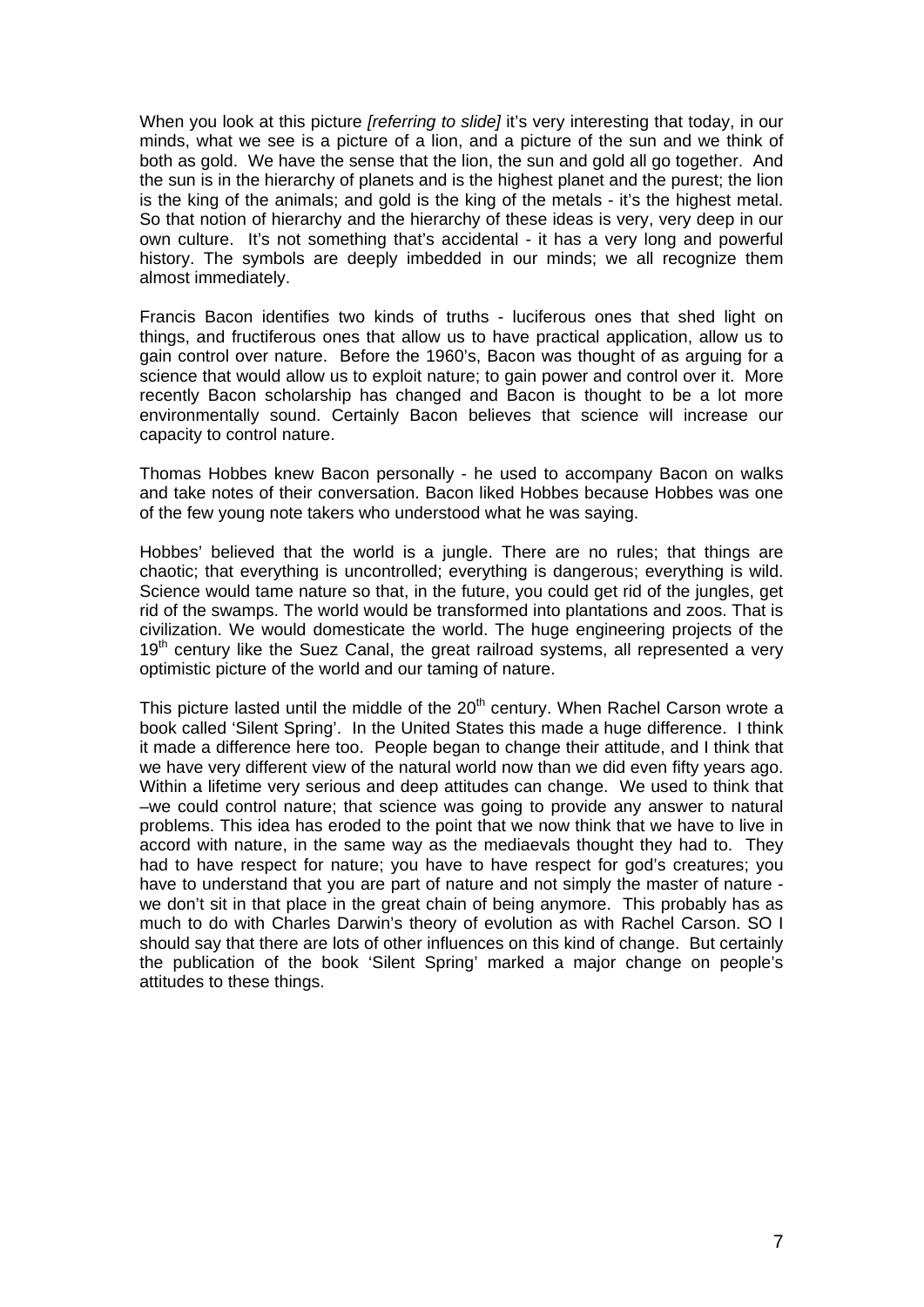Now we see the jungle as full of complex patterns; it has a delicate order of fragile relationships; it's exotic and it's free. In fact, what's interesting is that we go from Hobbe's picture to Rachel Carson's and - we hold both of those views at the same time - and they are not contradictory. We have a more complex understanding of things when the pendulum of an idea swings back. When we think about a world that's chaotic, then God orders it and the world is orderly and then we have a notion of interaction between order and chaos - that's a richer picture of the world. The same thing happens here. We have a richer and more complex picture of the relationship between humans and nature.

The third idea is about self identity - understanding who you are. I'll go through the same thing again. In primitive societies, the way people understood themselves was in terms of kinship. You are somebody's sister, and somebody's wife, and somebody's daughter and somebody's cousin. Those kinds of relationships become the way in which you understand who you are. You understand who you are in relation with other people. Some of these kinship structures are very, very complex and very hard to decipher in fact, and many anthropologists spend years deciphering how people identify themselves.

A good way of reading Aristotle is to recognize that he saw individuals as part of a society. When he talks about the state he talks about the elements of the state being individual people. So the state is the big thing and individuals form part of it. Aristotle's notion of happiness and a good life is not acontextual - it's always as being part of the society that one lives in. So being a good person, for Aristotle, had a great deal to do with playing out one's role as a citizen; an artisan, a foreigner. Playing out one's role in the society, whatever that role was depends on the place one has in a society and also about how one uses that place.

There are books now being written that argue that the notion of the independent self really begins in the late medieval period. Personal salvation is a function of individual action rather than social context. As a result people began to differentiate themselves from others in a more extreme way and identity becomes distinct from the political context of your family and so on.

In the Renaissance and the Reformation, people gain the right to pray as individuals, to form individual beliefs about the scriptures and individualism gains ground. There has been some argument that the printing press had a profound influence on these kinds of changes because translations of the bible and other writings made them much more accessible to increasingly independent individuals.

René Descartes, separates body and mind completely. The self becomes the mind – who I am is a mind, not a body. "Cogito ergo sum" tells us that it's only thinking that makes me who I am. According to Descartes, knowing myself, or knowing who I am, is purely a mental phenomenon. And then I have to prove the existence of the physical world. For Descartes self has moved from being entirely external to being almost entirely internal on this swing of the pendulum.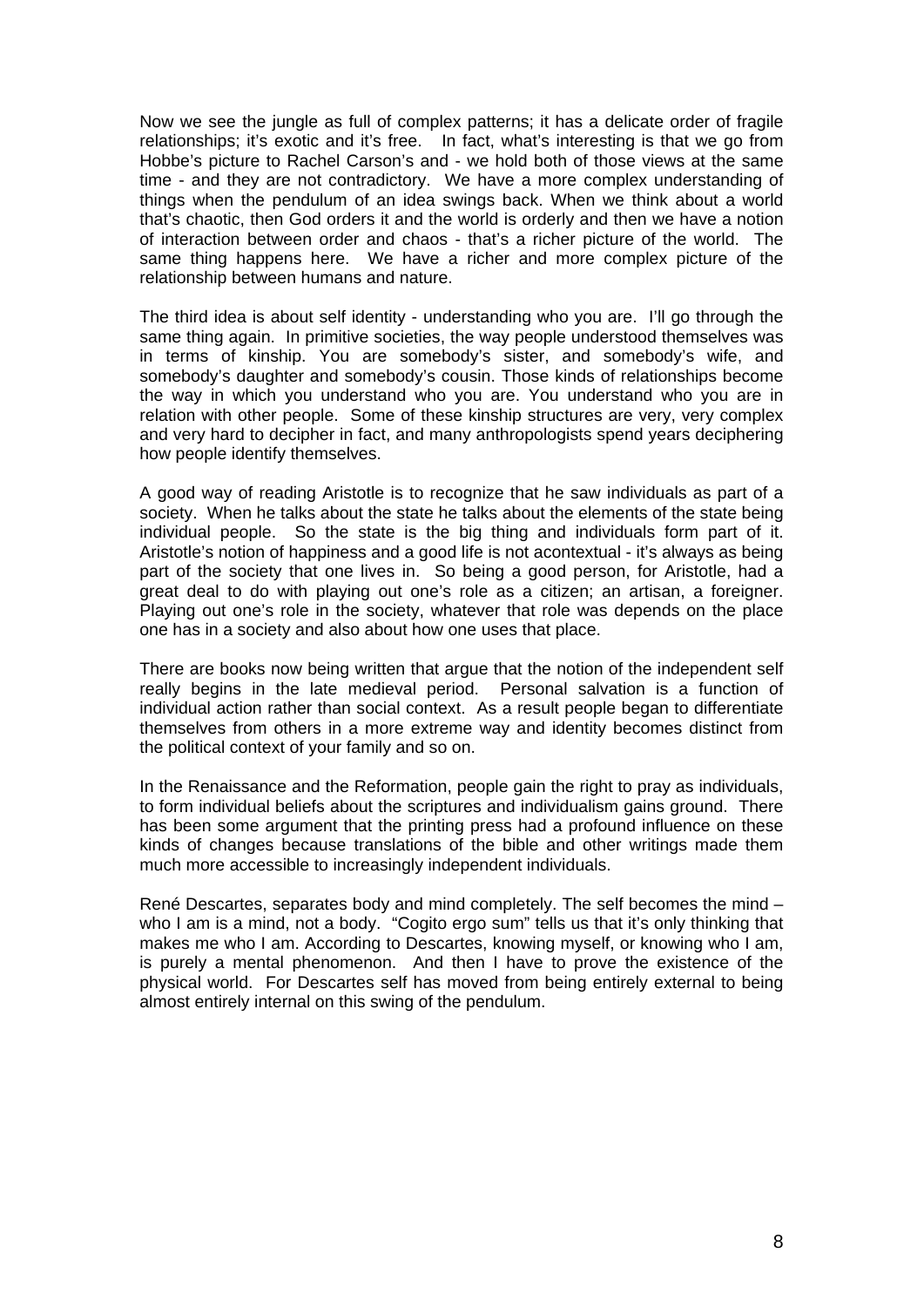What's been happening since then is that the pendulum is swinging back. Philosophers in the 20th century - began to talk about the fact that you can't separate the body and the mind in the same way that Descartes did; that you have to start to think about people in their context. Thinking depends on language which in turn depends on other people. This is associated with where you are and what context you find yourself in. So people like Gilbert Ryle, G E Moore and Ludwig Wittgenstein all argued against the Cartesian separation of body and mind and the notion of self as being somehow a disembodied spirit inside the body. This is consistent with current theories about linguistics: which suggest that we understand who we are in the context of our culture. It is also supported by developmental theories recognition of the importance of family and social context on development - both neural development and personality development. So the brain only develops in certain kinds of ways with certain kinds of input from the outside world.

When you consider the three big ideas, a similar pattern of change emerges. They all swing to a mechanistic account that makes a large distinction between humans and the rest of the world - the special nature of human beings – and then swing back to older views, but to a richer and different picture of these earlier views. So it's an interesting kind of pendulum swing. Things do change and become more complex, but we continue to accept some of the older ideas as well.

Well, let's talk about health given that I only have two minutes left. But I'm going to go longer I think - I'm going to go a bit longer. The oldest ideas of health in the western tradition have to do with spirits inhabiting the body and the job of the Doctor was to get rid of the spirits. This is true of many primitive societies – to assuage the spirits, or to get rid of the evil spirits, or to do something like that. That was certainly true in the Mesopotamian medical books that we have translated.

Health, for Aristotle, is a resource. It's one of the resources that allow you to lead a good life - it's not an end in itself. Being very, very ill prevents you from living a good life. The test of a good life is that you have the resources for living it and health is one of them. Aristotle also considers that illness is an imbalance of different elements in the body and the objective of a cure is to rebalance things. His general views about nature and health form the background for the medical theories of Galen who lived in the late second century. His medical theories are closely connected to the Aristotelian world view lasted for a very long time just as did Aristotelian science. Galen integrates his medical theory with the theory of the world - with the seasons; with the ages of man; with organs; with humours; with personality - it all fits together. You just keep on adding layers to this.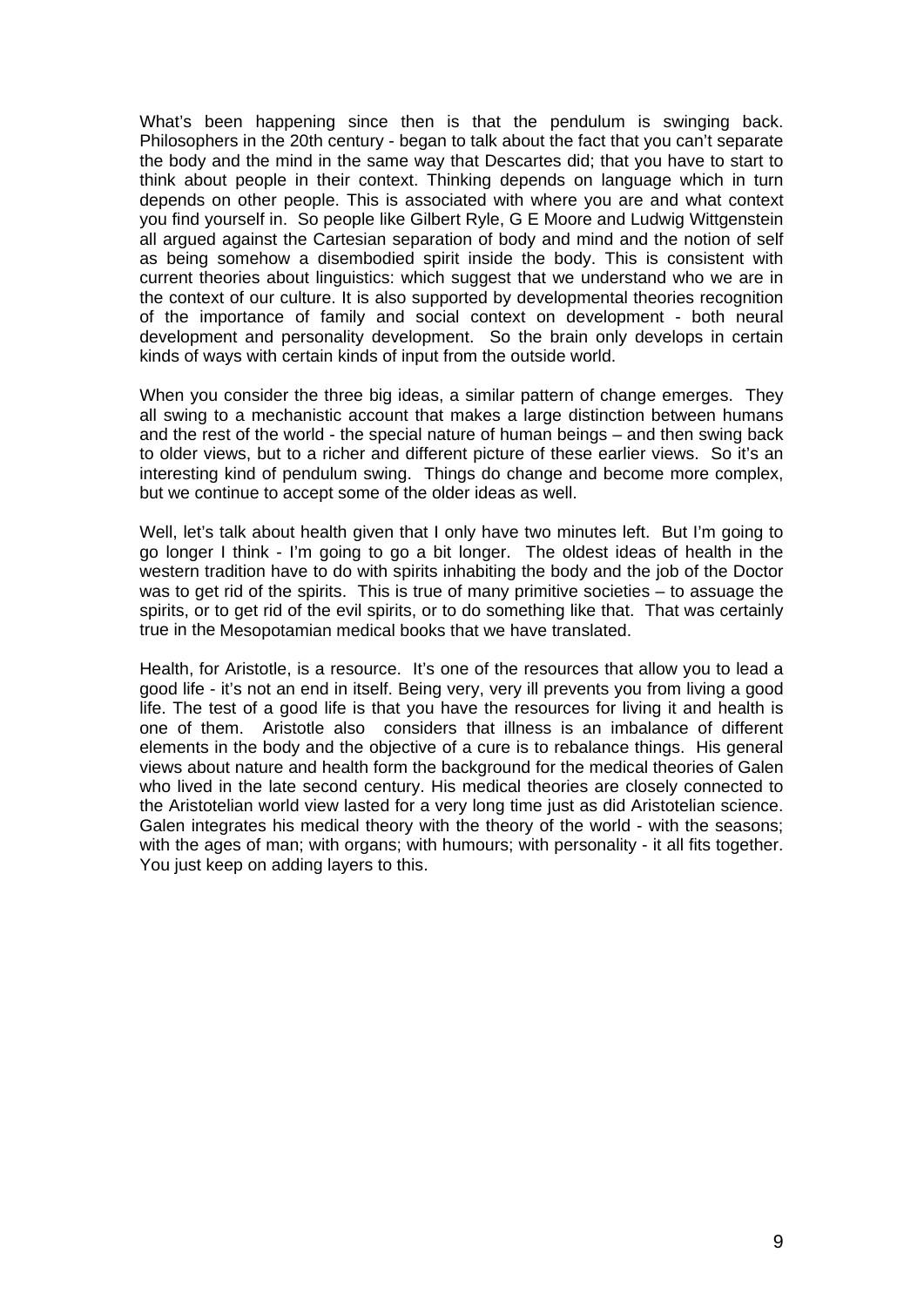

Versions of this picture have appeared in medical books for almost 1,800 years. When you study medicine now you do a little bit of history in medicine so the picture remains familiar but no longer applicable. It was taken seriously and used in medicine up until the year 1800. According to Galen all of the elements of the diagram interact - the four humours interact with each other; they interact with personality; they interact with lifestyle; they interact with the fluids in the body and they go every which way. It's not a one way thing. It's not that you change the fluids. If you get more black bile you will become angry; if you become angry you will get more black bile – it's both ways. Interactive. Bidirectional. If you want to cure anger one of the ways of doing it is to get black bile out of your body. Another way to do it is to change your lifestyle. That there are all these different ways of intervening is the Galenic approach.

Galen like other doctors prescribed diets and fitness regimens. Modern nutritionists have reviewed Galen's diet and say: "If you live on Galen's diet for six months, you'll die because it is so nutritionally unsound." It turns out that nobody has kept to a diet since the time of Galen. Dietary regimens are there to be broken.

The mediaevals continue in the Galenic tradition but add God as a somewhat vengeful being who can make you sick if you are sinful. The mediaevals add a notion of perfect health – the health of Adam and Eve in the Garden of Eden before the Fall. They have physical, mental and spiritual well-being - no pain, no illness, no aging. This is remarkably like the WHO definition of health as a complete state of mental, physical and social wellbeing. According to this definition, I wonder if there is anyone in this room who is healthy. Well, nobody is standing up. I mean, think about it, right? So it's also a notion of a goal, or the idea that somehow we'll try to regain this paradise in one way or another - of course that's one of the mediaeval objectives.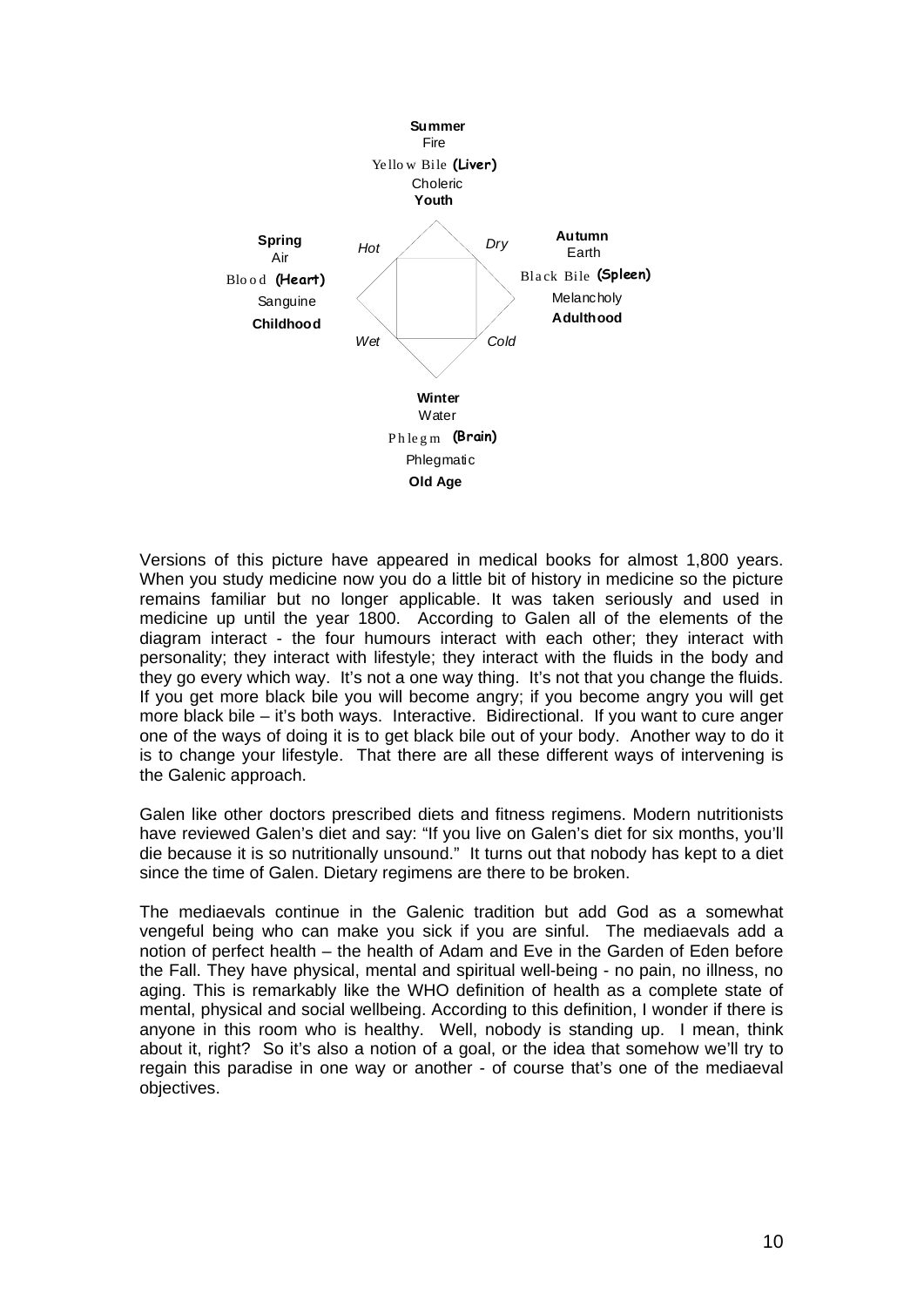Paracelsus begins the attack. Paracelsus Theophrastus Bombastus von Hohenheim - so nice to say it. He burns Galen's books in the town square - I mean, these are the famous stories about Paracelsus. He is an itinerant physician kicked out of one town and another. He engages in alchemy and uses mysterious chemical potions. Paracelsus has been cited as one of the most important influences on modern medicine because he introduces a picture of the body as a kind of chemical retort. A healthy person is a well-functioning chemical factory with appropriate chemicals and with chemical processes that work well. New content comes into the body with food and is transformed chemically through process of digestion and fermentation into blood, muscle and bone. Understanding the nature of digestion and fermentation becomes a major interest of medical scientists from that time on.

Paracelsus has new ideas about cures, and many of them are useful. For example, for anaemia you take iron says Paracelsus. His reasoning however, is different. So why take iron for anaemia? According to Paracelsus, you take iron because anaemia is a disease of the blood, blood is red, Mars is red, Mars is the god of war, and Mars is associated with becoming stronger and iron is related to war, and so you take iron for anaemia. Now, it works, right? But the reasoning is, to say the least, different. He uses argument by analogy to argue his point, but because he also experimented with different chemicals and gathered clinical experience., his results are not too bad.

Descartes' idea of the human body as a machine has enormous implications to medicine and ideas about health. Although it is not widely noticed, Descartes, in the Meditations says that "The preservation of health has always been the principle end of my studies." He hoped to devise "a system of medicine which is founded on infallible demonstrations."

Robert Boyle brings together the ideas of Paracelsus and Descartes and argues for a corpuscular mechanical account for the world, as well as for health. Much of Boyle's research was in health. In fact, he took almost no honours in his life. He wouldn't agree to become the President of the Royal Society but he did agree to accept an honorary title as a physician. Because he was quite sickly for much of his life he had a very powerful medical interest and a very powerful interest in health. In fact, I think that he was something like the Medical Research Council of his time. He funded the Royal Society, built many labs and hired large numbers of technicians and scientists.

The Cartesian view of the body is that health is a smoothly running machine. Adding Pracelsus' notion that it is a well-functioning chemical plant creates the metaphor for health that has lasted for more than 300 years. It is accompanied by a research program that has been extraordinarily successful. The germ theorists like Pasteur and Koch in the  $19<sup>th</sup>$  century were a high point of this tradition. They began to understand more about the role of bacteria in fermentation; began to identify diseases; find their causes and discover their cures. And that picture of disease the picture of acute onset diseases that led to epidemics - the identification of them and the cure of them followed this model. It showed the success and the wonderful possibilities inherent in the chemical mechanical model of the body. It led to great successes - enormous successes - at the hands of people like Koch and Pasteur and they were the beginnings - the founders, if you like - of what we call modern medicine.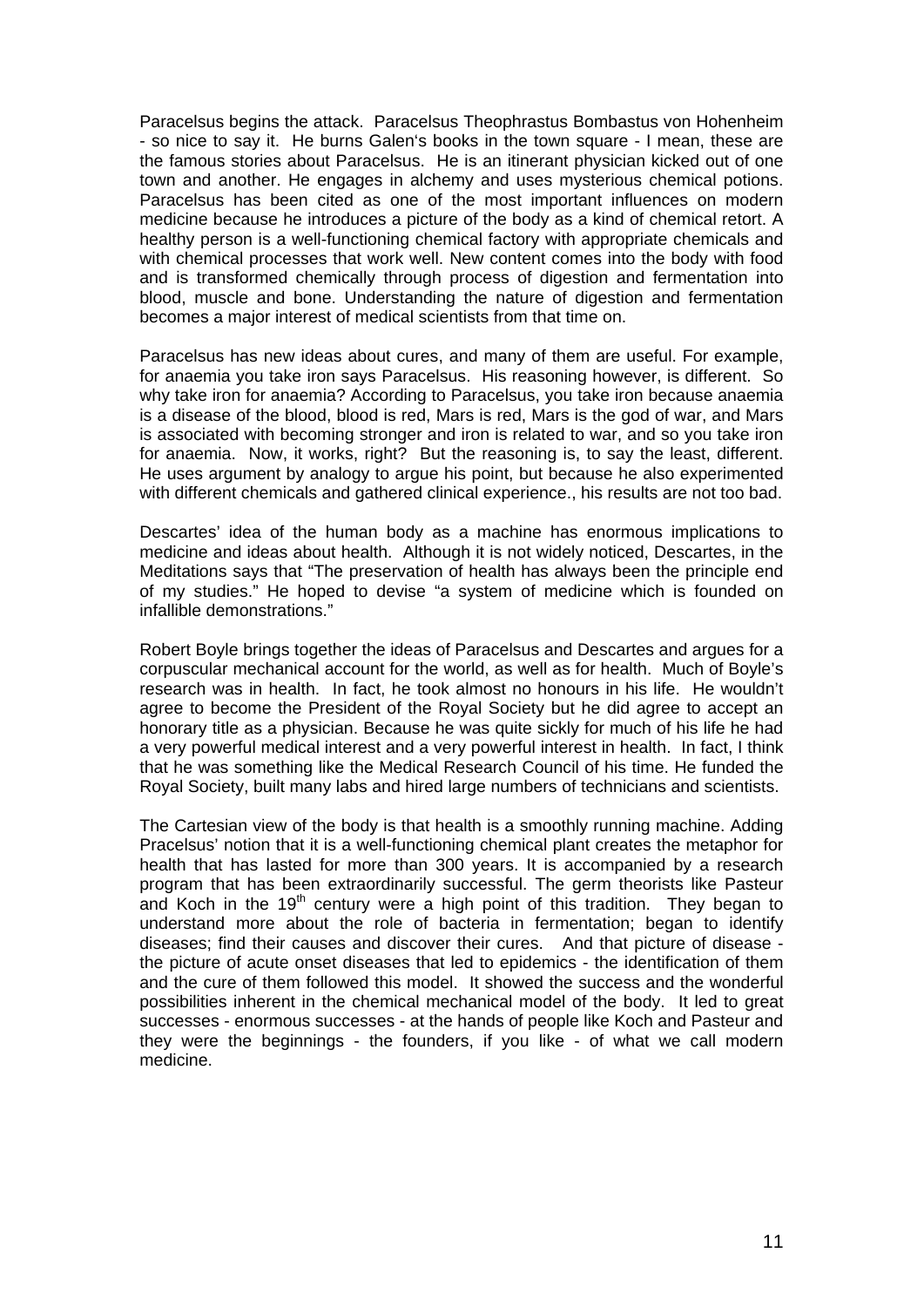The rise of large public health projects such as sewage treatment and water purification emerged from this tradition. In fact the introduction of publicly funded health care systems can be traced to the discovery that many army recruits in the Boer War were suffering from medically treatable diseases, but could not afford care. So you have the arguments for publicly funded health care which happened in the late  $19<sup>th</sup>$  century. Of course the NHS appeared only 50 years after these arguments began. That's about the time it takes for an idea to sink in - 50 years is about right. So be patient.

One of the things that was promised when public health advocates argued for the NHS was that if we could treat people who had medically treatable conditions we would have a healthier population and demand would go down. Instead, it went up. The success of the chemical mechanical model really raised demand, because there was more that you could do.

The limitations of the chemical mechanical approach to health began to become evident when some disease didn't seem to follow the model. In the 30 year war on Cancer in the United States they've spent over 100 billion dollars to find the cure for cancer and they haven't succeeded. To a certain extent that's because there was a misconstrual of what the nature of the disease was - it's not one disease, it's many; it doesn't have a single cause, it has multiple causes; it doesn't respond to a single treatment, there are multiple treatments. So it's not like the old diseases - it has to be thought of in a different way. The re-conceptualisation of these diseases is something that we're just now going through. That's what's happening. I have come to think that cancer research is something like trying to understand an epidemic of shooting deaths by spending millions of dollars exploring the intricacies of the gun trigger – right down to the molecular level. Do you think it's a good one? [Laughter]

In the late seventies Thomas McKeown, I think he's Scottish. Do you know about this guy? You do? And you know where he was really influential? In Canada. He was the guy who influenced the writing of the Lalonde Report in Canada. He believed that health doesn't come by the smooth running of the machine or the good running of chemical retort - there are other things that you have to think about. The Lalonde Report talks about the four major influences on health introduced by McKeown - the environment, lifestyle, human biology and health care organisation. The notion of "influences" on health, later became "determinants" of health, and have finally become the basis of modern health promotion.

The Black Report of the 1980s expands this thinking and increases the number of determinants of health but starts to correlate health with socioeconomic status - the big issue in Britain. Epidemiologists claim that they have shown causal links between socio-economic determinants and health. Their approach turns out to be a bigger picture mechanical model. Its at the population level, but remains a mechanical model. Adding new determinants like environment and lifestyle to human biology makes the picture more complicated. There are many variables that have a rather deterministic causal link to health. The figure below comes from a Canadian organisation called CHEPA that tries to model health in these kinds of terms.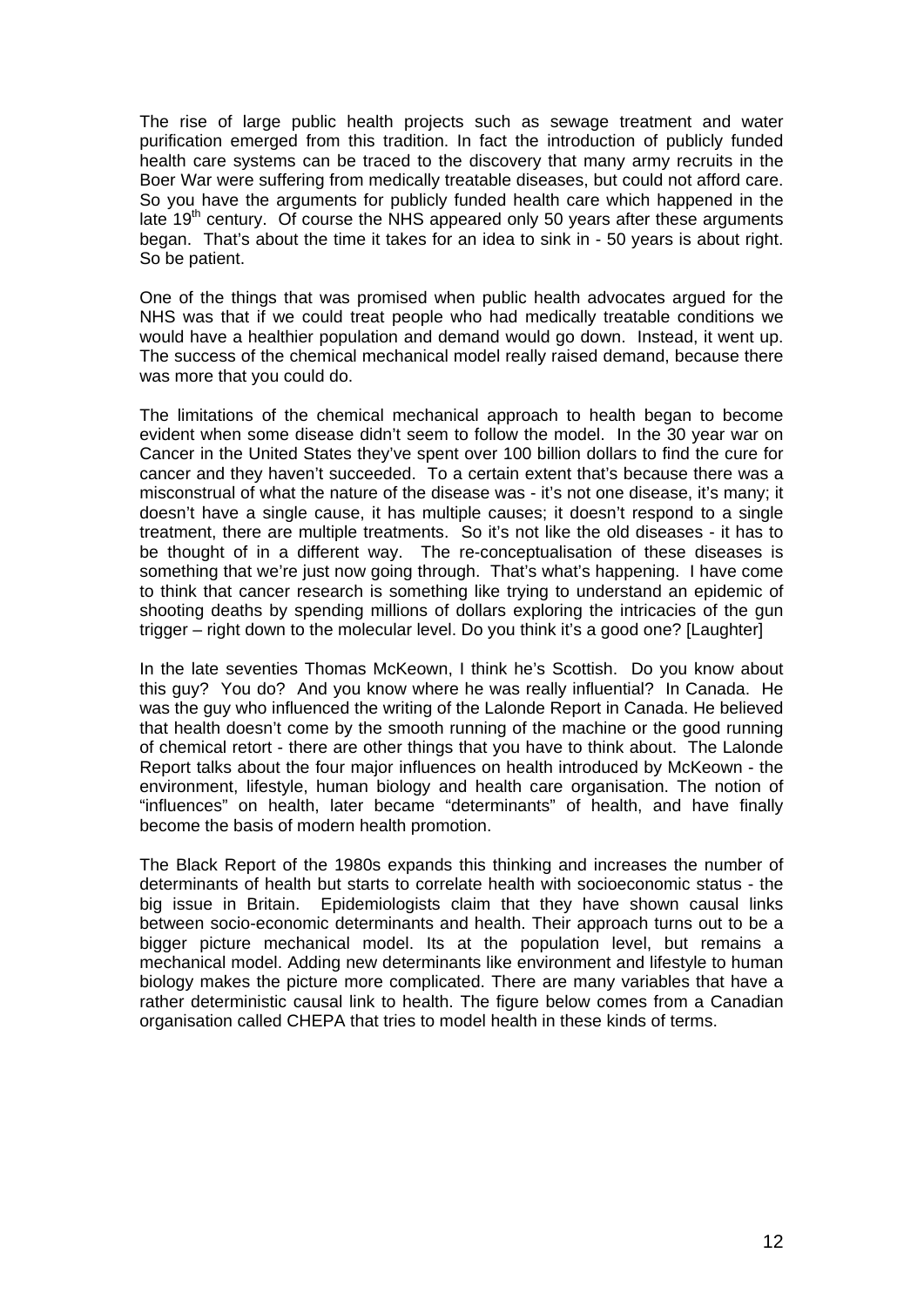

So those are four powerful metaphors for health: the four humours; the Garden of Eden; the chemical processor; the machine. And we still have all of them in our minds. Now a new metaphor seems to be emerging, but we can't quite see it. That's the point of this whole talk - that we have these big ideas that change; they have an impact on how we think about health; the big ideas have changed but our idea of health - the new idea of health - is still very, very unclear. What I'm going to try to do is to give you another unclear picture of it one that I've been working on for 10 years, it's evolved quite considerably with Harry Burns' help. Harry and I talk about this all the time - over and over and over again - and both of us… we keep trying to clarify this picture. And every one of these pictures begins to show its limitations after a while. What do you do next? How do you think about it next? How do you look at it? Harry's most recent ideas are about inflammation - that inflammation influences diseases. Harry has a lot to say about this - that inflammation is a healthy response to every day stress; that it's necessary for normal development; that in children, inflammation followed by recovery increases the capacity to deal with inflammation the next time; and that in our lives there will be periods when we will have inflammation, have disease. The un-healthy response is you don't have enough recovery before the next episode. So if what happens is you have inflammation and you don't have time to recover and you get another inflammatory episode then that's not good for normal development. It's too much. Chronic inflammation results in increased risk of serious disease and there is, apparently, good evidence for that. So there are questions about what the differences are between developmental valuable and dangerous kinds of inflammation and despite a healthy scepticism about this view, there may even be physiological measures for this.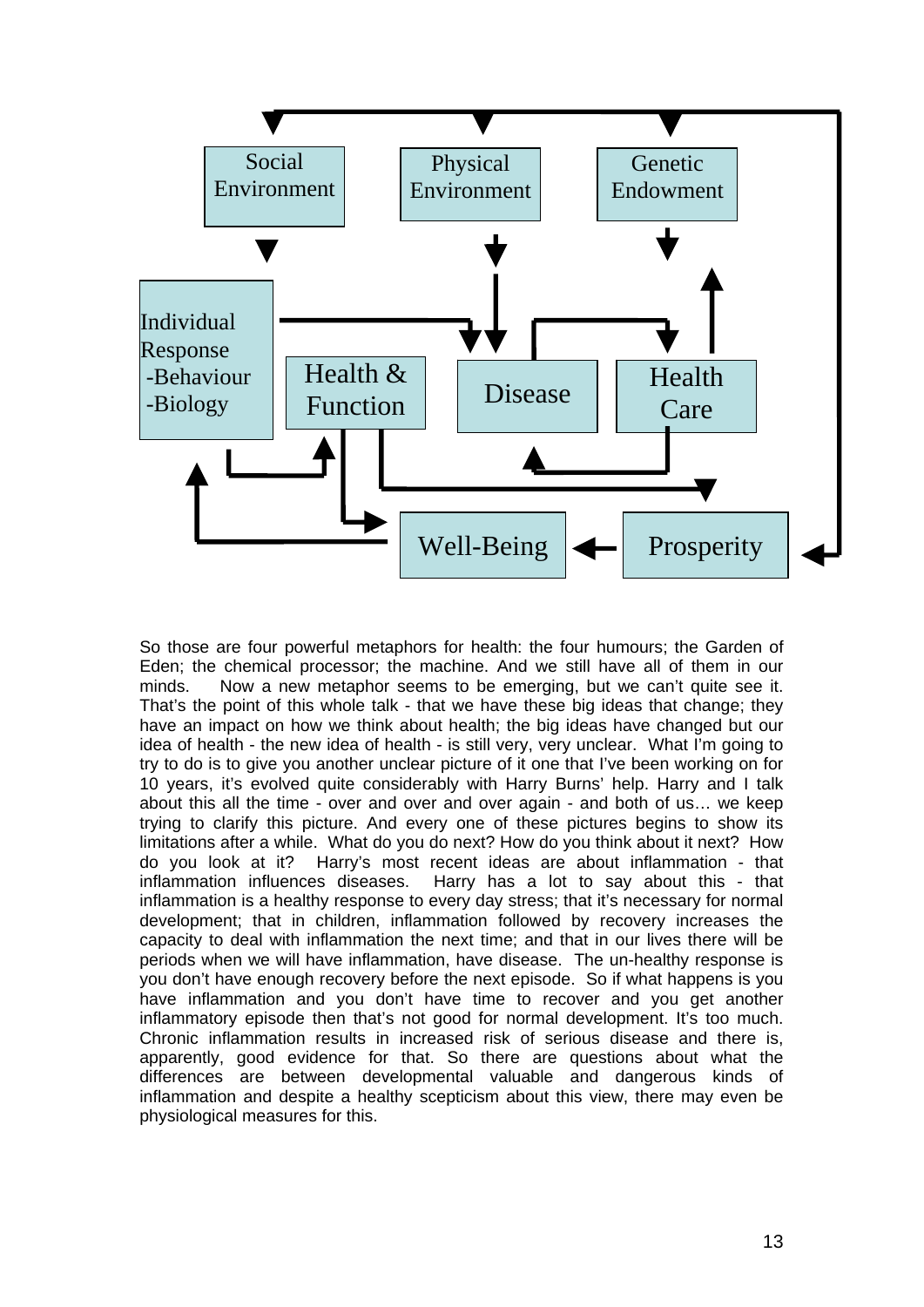The critical idea here is that order and disorder are part of the interaction in the normal world and that people confront both in the courses of their lives. Their capacity to deal with stress and inflammation and illness is something that you want to develop: you want resiliency of this kind to be part of the concept of health. You expect that there will be disorder - a perfectly orderly life is only possible if you are very limited. It's not possible in the real world. If your heart beats at the same rate all the time you will be immobilized very quickly. There must be periods of disorder and even chaos in ordinary people's lives.

So the notion of smooth functioning as a basis for health is not adequate. Harry Burns has introduced a notion of 'bounce-back-ability.' This is different from 'control over your life' because it's actually being able to respond to unpredictable and uncontrollable periods of disorder in one's life. So you can't reduce it to 'control over life.' We don't have control over some aspects of our life, we must be able to take in crises and respond to them… periods of disorder.

It might be useful to think in Aristotelian terms about resources for health. This allows us to use aspects of all the metaphors to build our new one. A good balance of humours, genetic structures, and a clean environment are all resources for health. None of them is a sufficient condition. Some are necessary. We can add to this a sense of individual identity, and confidence as resources for health.

Some resources are part of one's self and increasingly we understand that one's self is interactive with the rest of the world. This means that external resources contribute to one's sense of self, for example, education and prosperity and our relation to the physical environment. Can we say that how we relate to our environment might be an aspect of health?

I think that access to health care is a very important resource for health because what it does is it gives us confidence that if we were to become ill - and it's very possible that we will – we would be cared for. So the notion that access to health care is not important is a silly idea that neglects the importance of the security provided by access to care.

This very sketchy notion of health can help us look at policy implications. What are the policies that follow from it? Effective policies would increase people's capacity to deal with crises and instabilities. What are the kinds of resources that do this? Understanding that everybody's life is going to have some sort of disorder in it, what allows you to respond to that better? What are those resources? It's interesting that… and if you can provide those resources then you will be doing something that will improve the health of the population as a whole, and that will narrow the health gap between the rich and the poor

There are policies that haven't worked well. For example, health education interestingly, works well for some people and doesn't for others. What it seems to have done, in some cases, is to widen inequalities, benefit some groups differentially. People who are better educated in general benefit more from stop smoking campaigns than people who aren't. So stop smoking education campaigns, must be supplemented by campaigns that change the cultural factors around smoking, making it socially less acceptable to smoke in most contexts.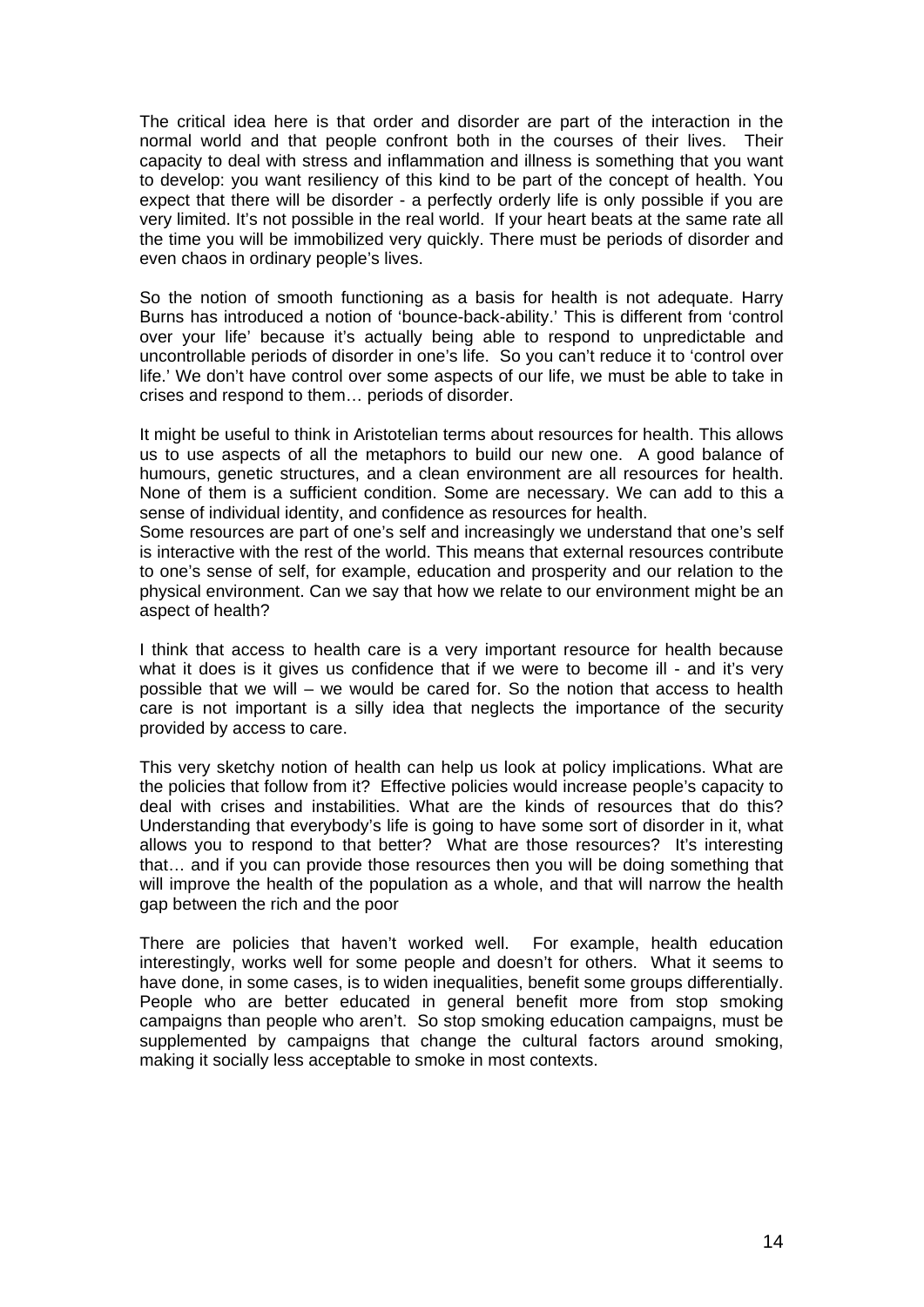It may be that increasing people's capacity to respond to life crises can include things like providing them with more resources to help them bounce back. Amartya Sen advocates providing resources that allows people to increase their capability. More widely available bank loans are powerful economic enablers that provide resources relevant to bounce-back-ability. Access to a wide variety of such supports like health care, education and jobs are all examples of this.

It may be that the results of these kinds of interventions are testable. I think that we have a lot of work to do to try to understand what the resources are and how public policy can help. I don't think we have an answer yet. We must continue to assimilate this new way of thinking and build our new picture of health. This will help us think about the policies that would augment. There's a lot of work to be done, the work is interesting and there is a way of moving forward. So I'm very optimistic about this. I think people recognise the limitations of the old ways of thinking and are trying to think of new ways and in the past few hours since coming here we've begun to talk in that kind of way to try and see if we can get anywhere with it. But I'm not a guru - I don't have the answers.

What I do have is a different graphic for health; that there are other different ways of thinking about it; that the boxes really aren't so clearly defined; that the individual in the body isn't this distinct; that the boxes are sort of blurry at the edges with a lot more interaction than we think and there's a lot more room for chaotic behaviour. So, instead of having boxes and arrows that are the old kinds of boxes and arrows the graphic below is what I propose. The different environments are open-ended and we can't put them into boxes; that they interact with each other and then they all interact with the individual in ways that are not so clear and that together - all of these things together - may result in bounce-back-ability. Unpredictable external disorders can affect health. Someone said that the lightening bolt in the graphic reminded them of the plane hitting the World Trade Centre, which unpredictably, affected the health of millions of people. This is a good example of the need to have a capacity for resilience and bounce-back-ability. My time has been up for about 10 minutes so thank you for your attention and patience. I will now give you a chance to bounce back.

### **Harry Burns:**

I'd like to ask Carol Craig to give us her response to the ideas that Sholom has advanced**.** 

# **Carol Craig:**

To accept the poison chalice and respond to this very erudite lecture?

One of the things which struck me from the lecture is that hardly a word was said about women. In other words, Sholom was essentially talking about different male ways of seeing the world. If women had been part of this discussion we wouldn't have constructed the world in that way. The lecture ended with reference to relationships, emotion and connectedness but these would always have been there for women.